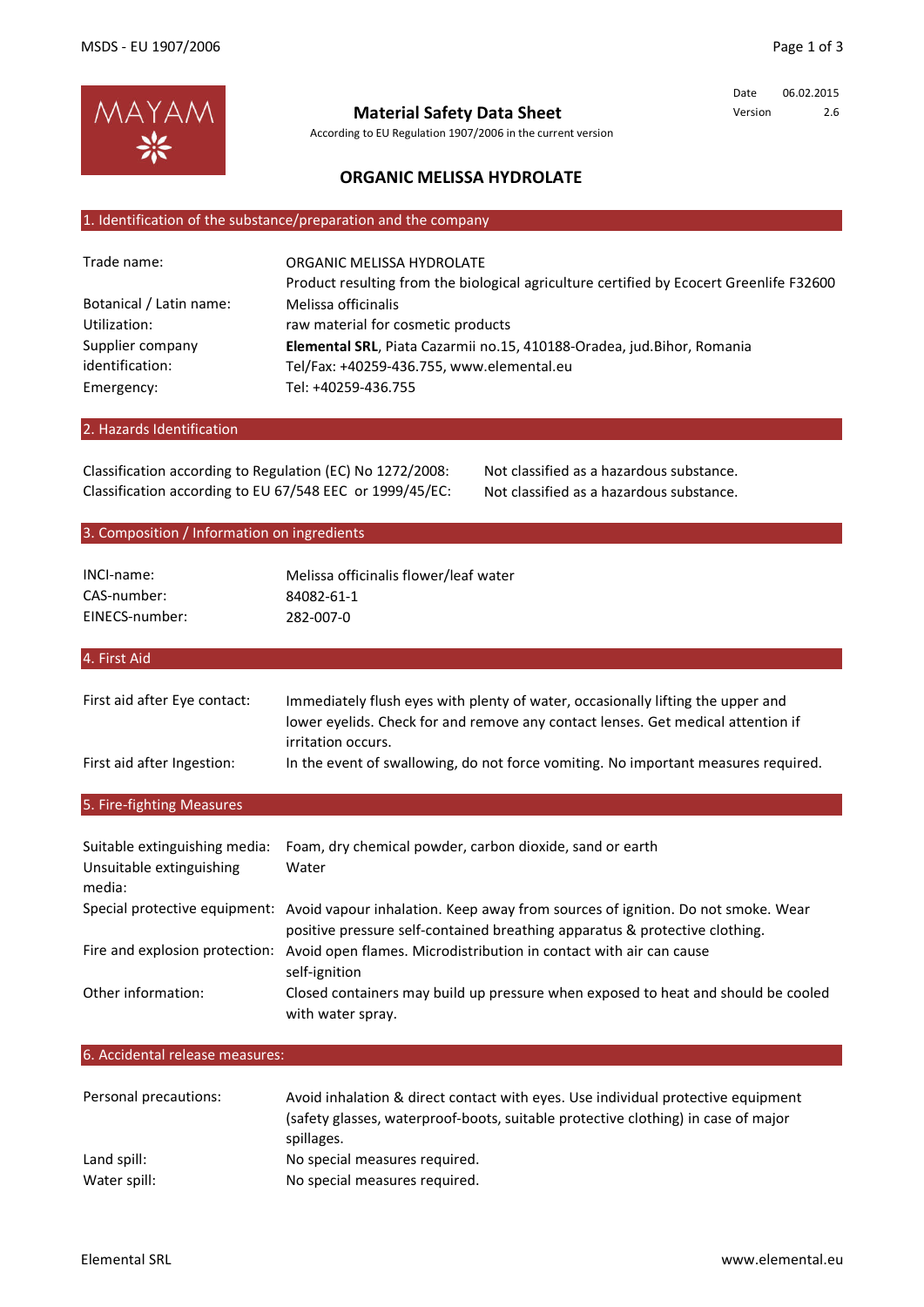

**Material Safety Data Sheet**

According to EU Regulation 1907/2006 in the current version

Date 06.02.2015 Version 2.6

# **ORGANIC MELISSA HYDROLATE**

| 7. Handling and Storage                      |                                                                                                                                                                                                                                                                                                                                                                                                                                                         |
|----------------------------------------------|---------------------------------------------------------------------------------------------------------------------------------------------------------------------------------------------------------------------------------------------------------------------------------------------------------------------------------------------------------------------------------------------------------------------------------------------------------|
|                                              |                                                                                                                                                                                                                                                                                                                                                                                                                                                         |
| Precautions for safe handling:               | Apply good manufacturing practice & industrial hygiene practices, ensuring proper<br>ventilation. Observe good personal hygiene, and do not eat, drink or smoke whilst<br>handling                                                                                                                                                                                                                                                                      |
| Conditions for safe storage:                 | No special measures required. Keep tightly closed original container, in a cool, dry &<br>ventilated area away from heat sources & protected from light.                                                                                                                                                                                                                                                                                                |
| 8. Exposure Controls and Personal Protection |                                                                                                                                                                                                                                                                                                                                                                                                                                                         |
|                                              |                                                                                                                                                                                                                                                                                                                                                                                                                                                         |
| Hand protection:                             | Protective creams may be used for exposed skin. Wear suitable protective gloves in<br>the event of prolonged or repeated skin contact. Gloves must be selected according to<br>the application and duration of use at the workstation. Protective gloves need to be<br>selected according to their suitability for the workstation in question: other chemical<br>products that may be handled, necessary physical protections (cutting, pricking, heat |

Eye protection: protection), level of dexterity required. Avoid contact with eyes. Use eye protectors designed to protect against liquid splashes

Physical protection: Use individual protective equipment

# 9. Physical and Chemical Properties

| Appearance:                      | fluid liguid     |
|----------------------------------|------------------|
| Colour:                          | colorless        |
| Odour:                           | Characteristic   |
| Melting point / freezing point:  | not available    |
| Initial boiling point and range: | not available    |
| Flash point:                     | not available    |
| Evaporation rate:                | not available    |
| Relative density at 20°C:        | aprox 1.000      |
| Solubility(ies):                 | soluble in water |
| Refractive Index at 20°C:        | not available    |
| Auto-ignition temperature:       | not available    |
| Decomposition temperature:       | not available    |

## 10. Stability and Reactivity

| Reactivity:              | It presents no significant reactivity hazards, by itself or in contact with water. Avoid<br>contact with strong acids, alkali or oxidizing agents. |
|--------------------------|----------------------------------------------------------------------------------------------------------------------------------------------------|
| Chemical stability:      | The product is stable.                                                                                                                             |
| Possibility of hazardous | not available                                                                                                                                      |
| reactions:               | It presents no significant hazardous reaction                                                                                                      |
| Conditions to avoid:     | Keep away from heat sources, open flames and sunlight.                                                                                             |
| Substances to avoid:     | Avoid contact with strong oxidants such as liquid chlorine and concentrated<br>oxygen.                                                             |
| Hazardous decomposition  | Product does not decompose at proper handling. Liable to cause smoke & acrid fumes                                                                 |
| products:                | during combustion: carbon monoxide, carbon dioxide & other non-identified organic<br>compounds may be formed.                                      |